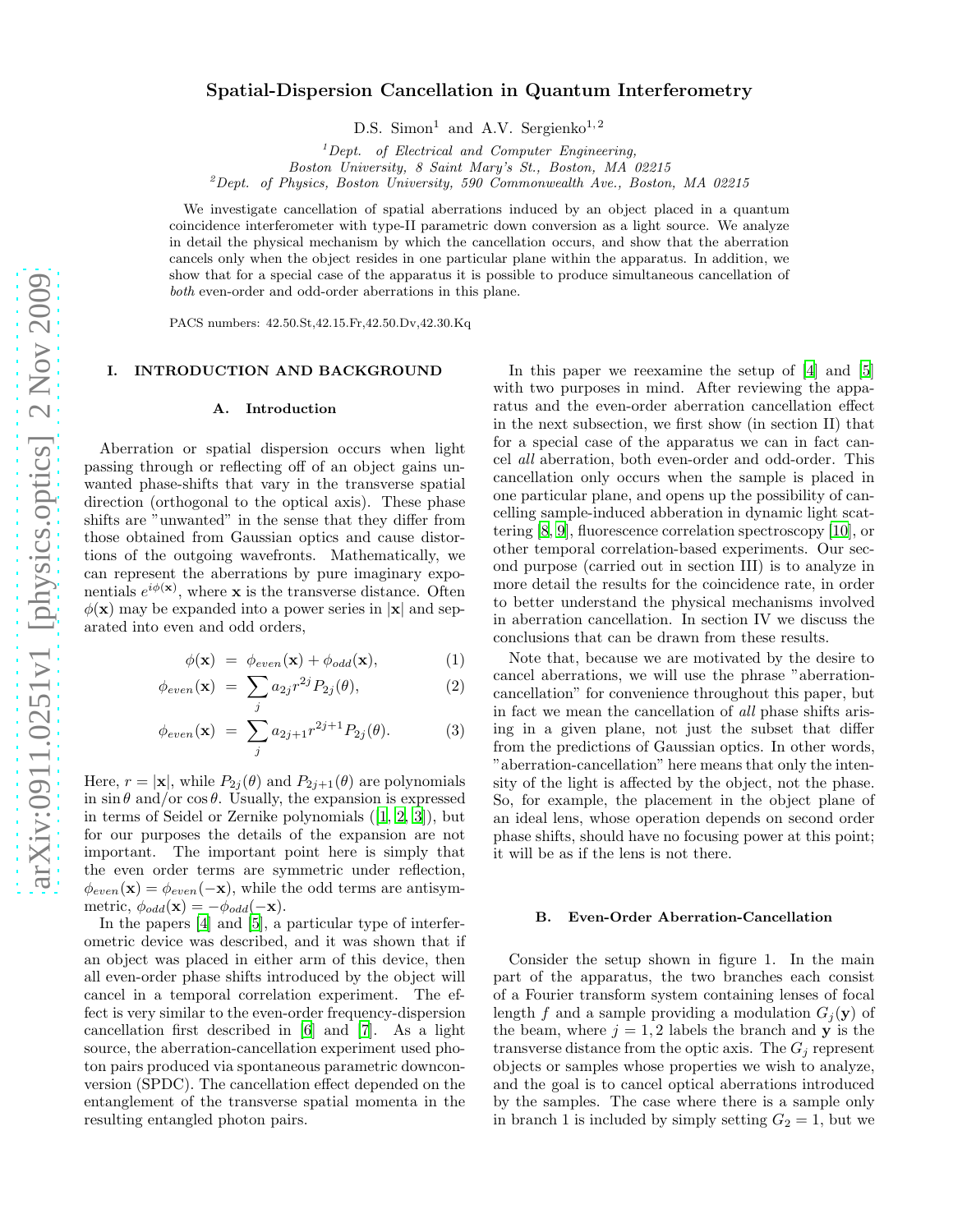will keep the more general two-sample case; we will see later that the extra generality pays off by allowing useful additional effects. A controllable time delay  $\tau$  is inserted in one arm of the interferometer. Since we will be referring to it often, we give a name to the plane containing the samples, denoting this plane by Π. The Π-plane is simultaneously the back focal plane of the first lens and the front focal plane of the second. The two lenses together form a 4f Fourier transform system. We will examine in a later section what happens when the sample is moved out of the Π-plane. Throughout this paper, we assume that the sample is of negligible thickness compared to all of the other distances involved in the apparatus. We will refer to the photon in the upper branch (branch 1) as the signal and the photon in branch 2 as the idler. The polarizing beam splitter sends the horizontally polarized photon into the upper (signal) branch and the vertically polarized photon into the lower (idler) branch.

Photons are fed into the system by a continuous wave laser which pumps a  $\chi^{(2)}$  nonlinear crystal, leading to collinear type II parametric downconversion. The frequencies of the two photons are  $\Omega_0 \pm \nu$ , while the transverse momenta are  $\pm q$ . For simplicity, assume the frequency bandwidth is narrow compared to  $\Omega_0$ . The two photons have total wavenumbers  $\frac{\Omega_0 \pm \nu}{c}$ , which will be approximated by  $k = \frac{\Omega_0}{c}$  where appropriate. The downconversion spectrum is given by

$$
\Phi(\mathbf{q},\nu) = sinc\left[\frac{L\Delta(\mathbf{q},\nu)}{2}\right]e^{i\frac{L\Delta(\mathbf{q},\nu)}{2}}.\tag{4}
$$

Here,  $L$  is the thickness of the nonlinear crystal and for type-II downconversion we have

$$
\Delta(\mathbf{q}, \nu) = -\nu D + M\hat{\mathbf{e}}_2 \cdot \mathbf{q} + \frac{2|\mathbf{q}|^2}{k_{pump}}.
$$
 (5)

D is the difference between the group velocities of the ordinary and extraordinary waves in the crystal, and M is the spatial walk-off in the direction  $\hat{\mathbf{e}}_2$  perpendicular to the interferometer plane. The last term in  $\Delta$  is due to diffraction as the wave propagates through the crystal.

The parametric downconversion process may be described by a Hamiltonian of the form

$$
\hat{H} = i\hbar\chi\hat{a}_s^\dagger\hat{a}_i^\dagger + H.C.,\tag{6}
$$

where  $\hat{a}_s$  and  $\hat{a}_i$  are annihilation operators for the signal and idler photons. The constant  $\chi$  includes the amplitude of the classical pump field. Applying the time evolution operator  $e^{-i\hat{H}t/\hbar}$  to the vacuum state, we find that the wavefunction entering the apparatus from the crystal can be written as

$$
|\Psi(t)\rangle = (1 - |\eta|^2/2)|0\rangle + \eta|\Psi_2\rangle + \eta^2|\Psi_4\rangle + \dots, \quad (7)
$$

where  $\eta = \chi t$ , and  $|\Psi_{2n}\rangle$  represents a term with n photons in the signal mode and  $n$  in the idler mode. For parametric downconversion we operate in the regime



FIG. 1: (Color online) Schematic view of aberrationcancellation setup. (Distances and angles not necessarily drawn in correct proportions.) The horizontally polarized signal travels in the upper branch and experiences modulation  $G_1$ , while the vertically polarized idler experiences modulation  $G_2$  in the lower branch.  $G_1$  and  $G_2$  are both located in the plane Π, halfway between the lenses of focal length f. The beam splitter mixes the beams before they reach the detectors  $D_1$  and  $D_2$ , which are connected by a coincidence circuit.

where  $|\eta| \ll 1$ , so that terms higher than  $|\Psi_2\rangle$  may be neglected. In addition, the vacuum term may be ignored since it will not contribute to coincidence detection. Thus, effectively our wavefunction is given by

$$
|\Psi\rangle \approx |\Psi_2\rangle = \int dq \, d\nu \, \Phi(\mathbf{q}, \nu) \hat{a}_s^\dagger(\mathbf{q}, \Omega_0 + \nu) \hat{a}_i^\dagger(-\mathbf{q}, \Omega_0 - \nu)|0\rangle.
$$
\n(8)

Note that  $G_1$  and  $G_2$  could be produced by two separate objects at two separate points in space, in which case we would need to use a polarizing beam splitter (PBS) to separate the incoming beams. Alternatively,  $G_1$  and  $G<sub>2</sub>$  could both be produced by a single object which acts differently on the two polarization states, in which case we could dispense with the PBS.

In the detection stage, two bucket detectors  $D_1$  and  $D_2$ are connected in coincidence. We add adjustable irises with aperture functions  $p_1(\mathbf{x}_1)$  and  $p_2(\mathbf{x}_2)$  in front of the detectors. We will end up taking these apertures to be of infinite width, but initially we leave them in, for reasons to be explained below. A lens of focal length  $f_d$  is placed one focal length in front of each detector. The distances from the Fourier plane of the main part of the apparatus to the aperture and from the aperture to the lens are  $d_1$  and  $d_2$ . In order to erase path information for the photons reaching each detector, a polarizer at 45◦ to the polarization directions of both incoming beams is placed in each path. The two polarizers are oriented orthogonal to each other.

The full transfer function for each branch is [\[5](#page-7-4)]

<span id="page-1-0"></span>
$$
H_{j\alpha}(\mathbf{x}_{\alpha}, \mathbf{q}_{j}, \omega) = G_{j}(\frac{f}{k}\mathbf{q}_{j}) H_{D_{\alpha}}(\mathbf{x}_{\alpha}, \mathbf{q}_{j}, \omega),
$$
 (9)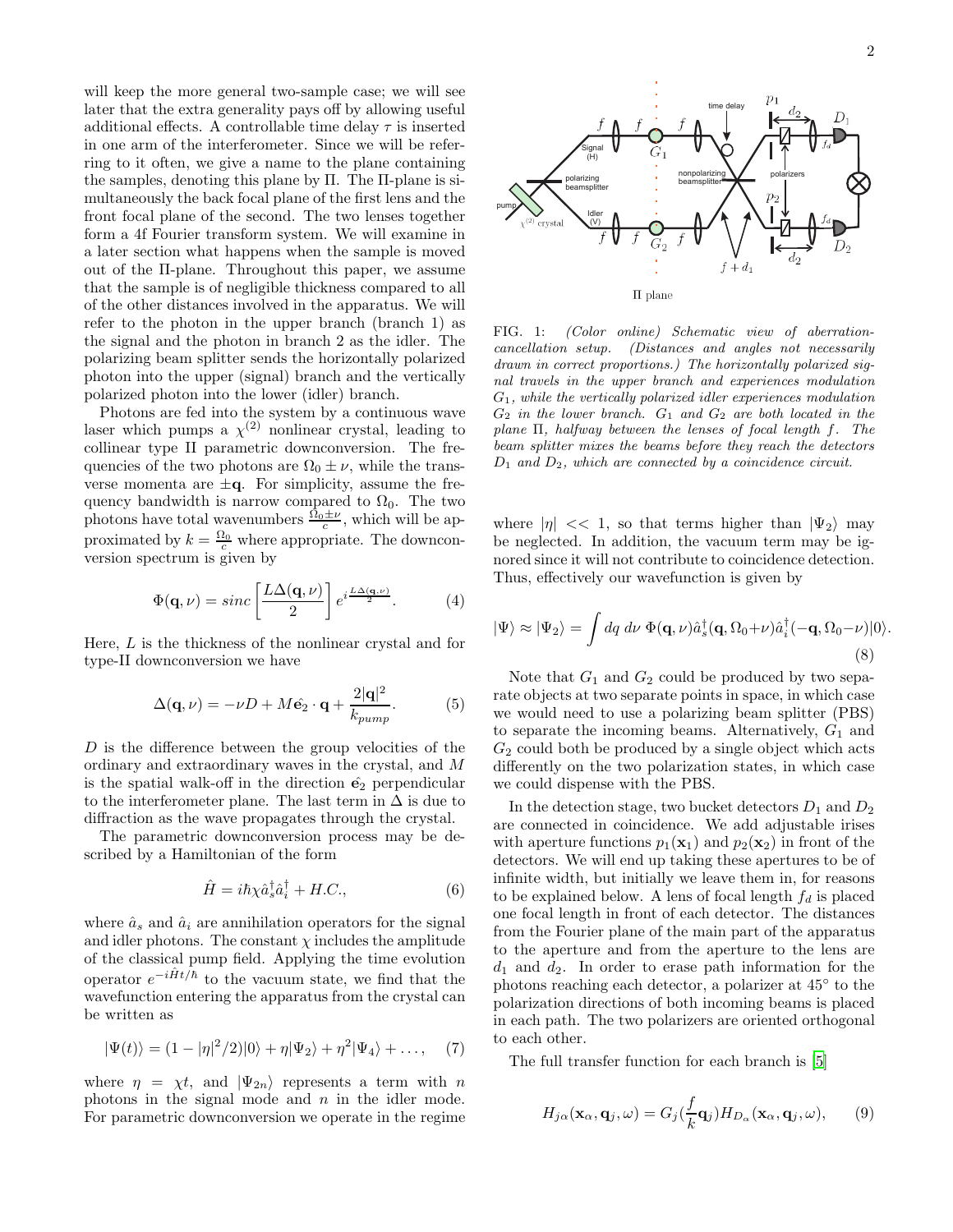where the transfer function of the detection stage is

<span id="page-2-2"></span>
$$
H_{D_{\alpha}}(\mathbf{x}_{\alpha}, \mathbf{q}_{j}, \omega) = e^{ik(d_{1} + d_{2} + f_{D})} e^{-\frac{ik}{2f_{D}} \left(\frac{d_{2}}{f_{D}} - 1\right) \mathbf{x}_{\alpha}^{2}}
$$

$$
\cdot e^{-\frac{id_{1}}{2k} \mathbf{q}_{j}^{2}} \tilde{\mathcal{P}}_{\alpha} \left(\frac{k}{f_{D}} \mathbf{x}_{\alpha} - \mathbf{q}_{j}\right) (10)
$$

 $\tilde{\mathcal{P}}_{\alpha}$  is the Fourier transform of the aperture function,

$$
\tilde{\mathcal{P}}_{\alpha}\left(\frac{k}{f_D}\mathbf{x}_{\alpha}-\mathbf{q}_j\right)=\int d^2x'p_{\alpha}(\mathbf{x}')e^{-i\left(\frac{k}{f_D}\mathbf{x}_{\alpha}-\mathbf{q}_j\right)\cdot\mathbf{x}'},\tag{11}
$$

with  $\alpha = \{1, 2\}$  labelling the detector and  $j = \{s, i\}$ labelling the signal or idler branch. In these expressions, k is the longitudinal wavenumber,  $k = \sqrt{(\omega/c)^2 - q^2} \approx$  $\frac{\omega}{c}$  for  $|\mathbf{q}| \ll k$ .

The nonpolarizing beam splitter mixes the incident beams, so each detector sees a superposition of the signal and idler beams. The positive-frequency part of the field entering detector  $\alpha$  is given by

$$
E_{\alpha}^{(+)}(\mathbf{x}_{\alpha},t_{\alpha}) = \int dqd\omega e^{-i\omega t_{\alpha}} \left[ H_{s\alpha}(\mathbf{x}_{\alpha},\mathbf{q}_{s},\omega)\hat{a}_{s}(\mathbf{q}_{s},\omega) + H_{i\alpha}(\mathbf{x}_{\alpha},\mathbf{q}_{i},\omega)\hat{a}_{i}(\mathbf{q}_{i},\omega) \right].
$$
 (12)

Using this field, we can compute the amplitude for coincidence detection:

$$
A(\mathbf{x}_1, \mathbf{x}_2, t_1, t_2) = \langle 0|E_1^{(+)}(\mathbf{x}_1, t_1)E_2^{(+)}(\mathbf{x}_2, t_2)|\Psi\rangle
$$
  
\n
$$
= \int d^2q \, d\nu \, \Phi(\mathbf{q}, \nu)
$$
(13)  
\n
$$
\times \left[e^{-i(\Omega_o + \nu)t_1}e^{-i(\Omega_o - \nu)t_2}H_{s1}(\mathbf{x}_1, \mathbf{q}, \nu)H_{i2}(\mathbf{x}_2, -\mathbf{q}, -\nu)\right]
$$
  
\n
$$
+ e^{-i(\Omega_o - \nu)t_1}e^{-i(\Omega_o + \nu)t_2}H_{i1}(\mathbf{x}_1, -\mathbf{q}, -\nu)H_{s2}(\mathbf{x}_2, \mathbf{q}, \nu)\right],
$$

where  $H_{i\alpha}(\mathbf{x}_{\alpha}, \mathbf{q}_i, \Omega_0 \pm \nu)$  have been abbreviated by  $H_{j\alpha}(\mathbf{x}_{\alpha}, \mathbf{q}_j, \pm \nu).$ 

The coincidence rate as a function of time delay  $\tau$  is

$$
R(\tau) = \int d^2x_1 d^2x_2 dt_1 dt_2 |A(\mathbf{x}_1, \mathbf{x}_2, t_1, t_2)|^2.
$$
 (14)

As was shown in [\[11\]](#page-7-10),  $R(\tau)$  will generically be of the form

<span id="page-2-3"></span>
$$
R(\tau) = R_0 \left[ 1 - \Lambda \left( 1 - \frac{2\tau}{DL} \right) W(\tau) \right]. \tag{15}
$$

where  $\Lambda(x)$  is the triangular function:

$$
\Lambda(x) = \begin{cases} 1 - |x|, & |x| \le 1 \\ 0, & |x| > 1 \end{cases}
$$
 (16)

The  $\tau$ -independent background term  $R_0$  and  $\tau$ -dependent

modulation term  $W(\tau)$  were calculated in [\[5](#page-7-4)] to be:

<span id="page-2-0"></span>
$$
R_0 = \int d^2q d^2q' sinc[ML\mathbf{e}_2 \cdot (\mathbf{q} - \mathbf{q}')] \times G_1^* \left(\frac{f\mathbf{q}}{k}\right) G_2^* \left(-\frac{f\mathbf{q}}{k}\right) G_1 \left(\frac{f\mathbf{q}'}{k}\right) G_2 \left(-\frac{f\mathbf{q}'}{k}\right) \times \tilde{\mathcal{P}}_1(\mathbf{q} - \mathbf{q}') \tilde{\mathcal{P}}_2(-\mathbf{q} + \mathbf{q}') \times e^{-\frac{iM_L}{2} \mathbf{e}_2 \cdot (\mathbf{q} - \mathbf{q}')} e^{\frac{2id_1}{2} (\mathbf{q}^2 - \mathbf{q}'^2)} W(\tau) = \frac{1}{R_0} \int d^2q d^2q' sinc \left[ MLe_2 \cdot (\mathbf{q} + \mathbf{q}') \Lambda \left(1 - \frac{2\tau}{DL}\right) \right] \times G_1^* \left(\frac{f\mathbf{q}}{k}\right) G_2^* \left(-\frac{f\mathbf{q}}{k}\right) G_1 \left(\frac{f\mathbf{q}'}{k}\right) G_2 \left(-\frac{f\mathbf{q}'}{k}\right) \times \tilde{\mathcal{P}}_1(\mathbf{q} + \mathbf{q}') \tilde{\mathcal{P}}_2(-\mathbf{q} - \mathbf{q}') \times e^{-\frac{iM}{D}\tau \mathbf{e}_2 \cdot (\mathbf{q} - \mathbf{q}')} e^{\frac{2id_1}{2} (\mathbf{q}^2 - \mathbf{q}'^2)}.
$$
\n(18)

Now let the apertures be large, so that the  $\tilde{P}_j$  become delta functions, reducing equations [\(17\)](#page-2-0) and [18](#page-2-0) to:

<span id="page-2-1"></span>
$$
R_0 = \int d^2q \left| G_1 \left( \frac{f\mathbf{q}}{k} \right) G_2 \left( -\frac{f\mathbf{q}}{k} \right) \right|^2 \qquad (19)
$$
  

$$
W(\tau) = \frac{1}{R_0} \int d^2q e^{-\frac{2iM\tau}{D} \mathbf{e}_2 \cdot \mathbf{q}} G_1^* \left( \frac{f\mathbf{q}}{k} \right) G_1 \left( -\frac{f\mathbf{q}}{k} \right)
$$
  

$$
\times G_2^* \left( -\frac{f\mathbf{q}}{k} \right) G_2 \left( \frac{f\mathbf{q}}{k} \right). \qquad (20)
$$

Suppose that  $G_j(\mathbf{x}) = t_j(\mathbf{x})e^{i\phi_j(\mathbf{x})}$ , where  $t_j$  is real and the effects of aberrations are contained in the phase factor  $\phi_j$ . Disregarding the background term for the moment, we see from the presence in equation [\(20\)](#page-2-1) of the factors

$$
G_1^* \left(\frac{f\mathbf{q}}{k}\right) G_1 \left(-\frac{f\mathbf{q}}{k}\right)
$$
  
=  $t_1^* \left(\frac{f\mathbf{q}}{k}\right) t_1 \left(-\frac{f\mathbf{q}}{k}\right) e^{-i\left[\phi_1\left(\frac{f\mathbf{q}}{k}\right) - \phi_1\left(-\frac{f\mathbf{q}}{k}\right)\right]} (21)$ 

that even order aberration terms arising from sample 1 cancel from the modulation term. The even order aberrations from sample 2 cancel similarly. This is the even order cancellation effect of references [\[4\]](#page-7-3) and [\[5](#page-7-4)].

It should be remarked that the setup of figure 1 may be simplified by removing the lenses immediately in front of the detectors. We have left both the lenses and the apertures in the setup because together they lead to the presence of the Fourier transformed aperture functions  $\tilde{\mathcal{P}}_j$  in equations [\(17\)](#page-2-0) and [\(18\)](#page-2-0); the delta functions that arise from the  $\tilde{P}_j$  when the apertures become large will serve as convenient bookkeeping devices in the following sections as we trace various terms back to their origins. If we choose to simplify the apparatus and remove the lenses, then equation [\(10\)](#page-2-2) will be replaced by

$$
H_{D_{\alpha}}(\mathbf{x}_{\alpha}, \mathbf{q}_{j}, \omega) = e^{ik(d_{1} + d)} e^{\frac{-id_{1}\mathbf{q}_{j}^{2}}{2k}} \times \int p(\mathbf{x}') e^{\frac{ik}{2d}(\mathbf{x}' - \mathbf{x}_{\alpha})^{2}} e^{i\mathbf{q} \cdot \mathbf{x}'} d^{2}x',
$$
\n(22)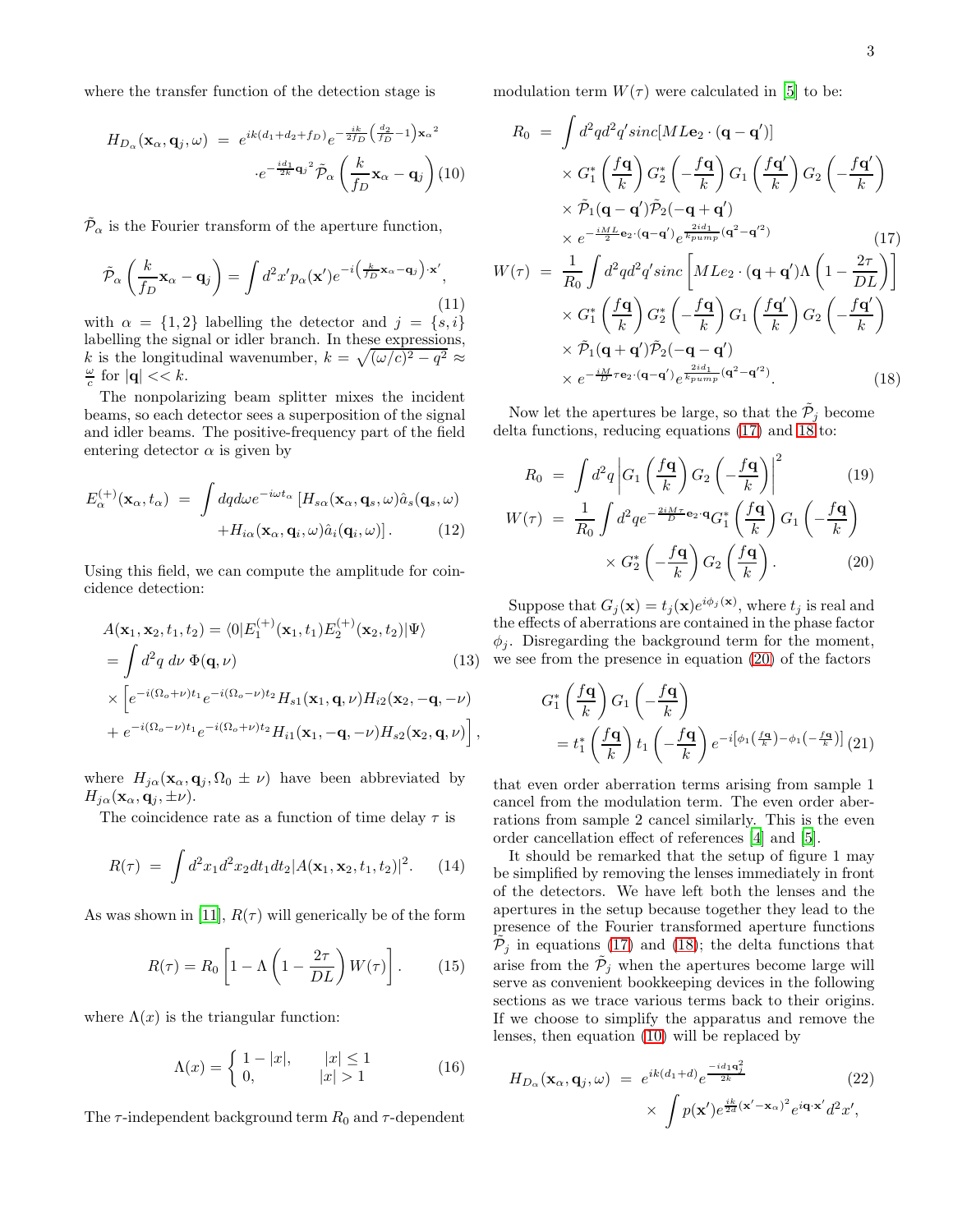where  $d$  is the total aperture-to-detector distance, with corresponding changes in equations [\(17\)](#page-2-0) and [\(18\)](#page-2-0). However, in the large-aperture limit this does not affect the coincidence rate, which will still be given by expressions [\(15\)](#page-2-3), [\(19\)](#page-2-1), and [\(20\)](#page-2-1).

#### II. ALL-ORDER CANCELLATION

## A. Aberration cancellation to all orders

Now, consider the background term  $R_0$  in equation [\(19\)](#page-2-1). It depends on  $G_1$  and  $G_2$  only through the squared modulus of each. Thus any phase changes introduced by  $G_1$  or  $G_2$  cancel completely; in particular, the background term  $R_0$  exhibits cancellation of aberrations of all orders, not just even orders. In the current situation, this  $R_0$  is of no importance, simply being a constant and having no effect on the  $\tau$ -dependence of the correlation. However, the fact that all orders of aberration can be cancelled in the background term raises the question as to whether it can be arranged for this to happen in the modulation term as well.

It turns out that the answer to this question is positive: it is possible to use this apparatus to cancel all aberrations induced by a thin sample, of both even and odd orders. The means for doing so is evident from ex-amining equation [\(20\)](#page-2-1). Suppose that  $G_1(\mathbf{x}) = G_2(\mathbf{x})$ , as shown schematically in figure 2. This can can happen in one of two ways: either two identical samples may be placed in the two arms, or it may be arranged so that the two beams both pass through the same sample; in either case it is necessary for the sample to act in the same manner on both polarization states. The second possibility will usually be of more practical interest, since identical samples will often not be available. For  $G_1 = G_2$ , equations [\(17\)](#page-2-0) and [\(18\)](#page-2-0) give

<span id="page-3-0"></span>
$$
R_0 = \int d^2q \left| G_1 \left( \frac{f\mathbf{q}}{k} \right) G_1 \left( -\frac{f\mathbf{q}}{k} \right) \right|^2 \tag{23}
$$

$$
W(\tau) = \frac{1}{R_0} \int d^2q e^{-\frac{2iM\tau \mathbf{e}_2 \cdot \mathbf{q}}{D}} \left| G_1 \left( \frac{f\mathbf{q}}{k} \right) G_1 \left( -\frac{f\mathbf{q}}{k} \right) \right|^2 \tag{24}
$$

Setting  $G_1(\mathbf{x}) = t(\mathbf{x})e^{i\phi(\mathbf{x})}$ , we see that all phases now cancel from the  $\tau$ -modulated term W. Thus, all aberrations induced by the sample, of any order, will completely cancel from the coincidence rate.

## B. Condition for All-Order Cancellation

Up to this point, we have assumed that the objects providing the modulation were located in the plane labelled  $\Pi$  in figure 1. Now we consider what happens if the modulation objects (the samples) are moved out of the II-plane by some distance  $z \neq 0$ . Consider a single arm of the apparatus, as shown in figure 3. We will take the distance  $z$  from  $\Pi$  to be positive if the sample is moved toward the source, and negative if moved toward 4



FIG. 2: (Color online) Schematic view of apparatus in figure 1, with  $G_1$  set equal to  $G_2$ . (Distances and angles not necessarily drawn in correct proportions.) Here  $G_1$  and  $G_2$  are being produced by a single object. The signal and idler are collinear. It is also possible for  $G_2$  and  $G_2$  to be produced by two identical but spatially separate objects interacting with noncollinear signal and idler.

the detector. Now, the impulse response functions for the first and second lens respectively in each branch of the system will be:

$$
h_1(\xi, \mathbf{y}) = \frac{1}{i\lambda f} \cdot \frac{1}{i\lambda (f-z)} \int e^{\frac{ik}{2} \left(\frac{\mathbf{y}^2}{f-z} + \frac{\xi^2}{f}\right)} \times e^{\frac{ik}{2} \left(\frac{1}{f-z}\right) \mathbf{x}'^2} e^{-ik\mathbf{x}' \cdot \left(\frac{\mathbf{y}}{f-z} + \frac{\xi}{f}\right)} d^2 x' \quad (25)
$$

$$
h_2(\mathbf{y}, \mathbf{x}) = \frac{1}{i\lambda f} \cdot \frac{1}{i\lambda (f+z)} \int e^{\frac{ik}{2} \left(\frac{\mathbf{y}^2}{f+z} + \frac{\mathbf{x}^2}{f}\right)} \times e^{\frac{ik}{2} \left(\frac{1}{f+z}\right) \mathbf{x}''^2} e^{-ik\mathbf{x}'' \cdot \left(\frac{\mathbf{y}}{f+z} + \frac{\mathbf{x}^2}{f}\right)} d^2 x'' \quad (26)
$$

**y**, **x'**, **x''**, and  $\xi$  are the transverse distances at the points shown in figure 2. The integrals can be carried out, giving us the result that:

$$
h_1(\xi, \mathbf{y}) = \frac{1}{i\lambda f} e^{\frac{ik}{2f} \left[ \frac{z}{f} \xi^2 - 2\xi \cdot \mathbf{y} \right]}
$$
 (27)

$$
h_2(\mathbf{y}, \mathbf{x}) = \frac{1}{i\lambda f} e^{-\frac{ik}{2f} \left[ \frac{x}{f} \mathbf{x}^2 + 2\mathbf{x} \cdot \mathbf{y} \right]} = -h_1^*(-\mathbf{x}, \mathbf{y}). (28)
$$

So the impulse response for one branch of the apparatus from source to Fourier plane (not including the detection stage) is

$$
h'_{j}(\xi, \mathbf{x}) = \int h_{1}(\xi, \mathbf{y}) G_{j}(\mathbf{y}) h_{2}(\mathbf{y}, \mathbf{x}) d^{2}y
$$
\n
$$
= \frac{e^{\frac{ik}{2f^{2}}z(\xi^{2} - \mathbf{x}^{2})}}{(i\lambda f)^{2}} \int e^{-\frac{ik}{f}(\xi + \mathbf{x}) \cdot \mathbf{y}} G_{j}(\mathbf{y}) d^{2}y.(30)
$$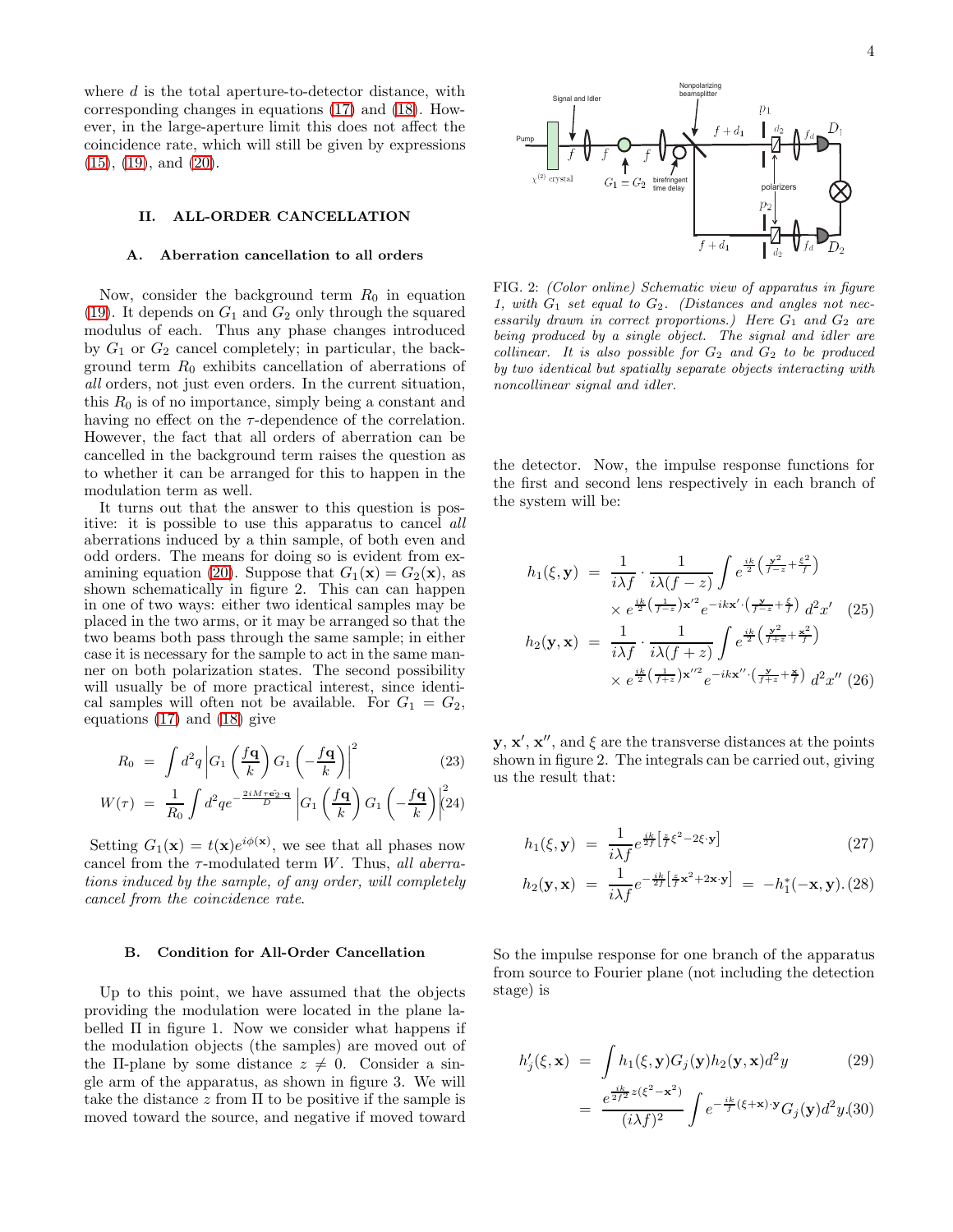

FIG. 3: (Color online) Blown up version of a portion of one branch from apparatus of figure 1 (or figure 2), with the object moved a distance z out of the central plane, Π.

Fourier transforming to find the transfer function leads to:

$$
H'_{j}(\mathbf{x}, \mathbf{q}, \omega) = \int h(\xi, \mathbf{x}) e^{i\mathbf{q} \cdot \xi} d^{2}\xi
$$
(31)  

$$
= \frac{1}{(i\lambda f)^{2}} \int d^{2}y G_{j}(\mathbf{y}) e^{-\frac{ik}{f} \mathbf{x} \cdot \mathbf{y}} e^{-\frac{ik}{2f^{2}} z \mathbf{x}^{2}}
$$

$$
\times \int d^{2}\xi e^{\frac{ikz}{2f^{2}} \xi^{2}} e^{i\xi(\mathbf{q} - \frac{k\mathbf{x}}{f})}
$$
(32)  

$$
= -\frac{1}{\lambda z} e^{-i\mathbf{q} \cdot \mathbf{x}} \int d^{2}y G_{j}(\mathbf{y} + \frac{f\mathbf{q}}{k})
$$

$$
\times e^{-\frac{ik}{f} \mathbf{x} \cdot \mathbf{y}} e^{-\frac{ik}{2z} \mathbf{y}^{2}} e^{-\frac{ikz}{2f^{2}} \mathbf{x}^{2}}.
$$
(33)

Previously, for  $z = 0$ , this transfer function was simply given by

$$
H'_{j}(\mathbf{x}, \mathbf{q}, \omega) = (constants) \cdot G_{j} \left(\frac{f\mathbf{q}}{k}\right) e^{-i\mathbf{q} \cdot \mathbf{x}}.
$$
 (34)

Therefore, for  $z \neq 0$ , we must make the replacement (up to overall constants)

$$
G\left(\frac{f\mathbf{q}}{k}\right) \longrightarrow \int d^2y \ G\left(\mathbf{y} + \frac{f\mathbf{q}}{k}\right) \times e^{-\frac{ik}{f}\mathbf{x}\cdot\mathbf{y}} e^{-\frac{ik}{2f^2}\mathbf{x}^2} \left(\frac{1}{z} e^{-\frac{ik}{2z}\mathbf{y}^2}\right)
$$
(35)

in all previous results, and equation [\(9\)](#page-1-0) now involves an integral instead of a simple product. (For  $z = 0$ , the factors in the last set of parentheses become proportional to  $\delta^{(2)}(\mathbf{y})$ , leading back to the previous results.) In partic-ular, in equations [\(23\)](#page-3-0) and [\(24\)](#page-3-0), the factor  $\left| G_1 \left( \frac{f \cdot \mathbf{q}}{k} \right) \right|$ 2 becomes

<span id="page-4-0"></span>
$$
\int d^2y \, d^2y' \, G_1\left(\mathbf{y} + \frac{f}{f_D}\mathbf{x}\right) G_1^*\left(\mathbf{y}' + \frac{f}{f_D}\mathbf{x}\right) e^{-\frac{ik}{2z}(\mathbf{y}^2 - \mathbf{y}'^2)}.
$$
\n(36)

Clearly, the phase of  $G_1$  no longer cancels out of this expression since nothing forces  $y$  to equal  $y'$ . The arguments of the two factors of  $G_1$  are now unrelated, so that aberration cancellation no longer occurs.

So any cancellation that occurs can hold exactly only for phases arising in the Π-plane of the Fourier transform system. The cancellation is approximate in the vicinity of this plane. For samples of finite thickness, the degree of approximate cancellation will diminish as the thickness increases.

Defining  $\epsilon = y - y'$ , the exponential term in equation [\(36\)](#page-4-0) becomes

$$
e^{-\frac{ik}{2z}\left(2\epsilon \cdot \mathbf{y} - \epsilon^2\right)}.\tag{37}
$$

Assuming that  $G_1^* \left( \mathbf{y} - \epsilon + \frac{f}{f_d} \mathbf{x} \right)$  is slowly varying in  $\epsilon$ compared to the variation of the exponential, we may obtain an estimate of the distance z over which the sample may be moved out of the plane while still maintaining a high degree of abberation cancellation. The aberration cancels when  $\epsilon = 0$ , so we may use the maximum size of  $\epsilon$  as a measure of the degree of failure of the aberration cancellation. As  $z \to 0$ , the rapid oscillations of the exponential term cause the integral of equation [\(36\)](#page-4-0) to go to zero, unless  $k | 2\epsilon \cdot y - \epsilon^2|$  also goes to zero at least as fast as  $|z|$ . So, we must have

$$
\left|2\epsilon \cdot \mathbf{y} - \epsilon^2\right| \lesssim \left|\frac{z}{k}\right| \sim |z\lambda|.\tag{38}
$$

From this, we have

<span id="page-4-1"></span>
$$
|z| \sim \frac{\epsilon_M |\mathbf{y}|}{\lambda},\tag{39}
$$

where  $\epsilon_M$  is the maximum value of  $\epsilon$ . Let  $r_s$  be the maximum illuminated radius of the sample. Then, by requiring that  $|\epsilon_M| << r_s$ , we have the estimate that

$$
|z| << \frac{r_s^2}{\lambda}.\tag{40}
$$

This is essentially a limit on how far from stationarity we may be and still safely apply a stationary-phase approximation. Actually, we may make this limit a bit more precise. Since two sample points **y** and **y'** inside the Airy disk of the lens can not be distinguished from each other, we may require that  $|\epsilon_M| \sim R_{airy}$ , where

$$
R_{airy} = \frac{1.22f\lambda}{a} \tag{41}
$$

is the radius of the Airy disk. By substituting this into equation [\(39\)](#page-4-1), we can thus conclude that, at most, the order of magnitude of  $|z|$  may be given by

$$
|z| \lesssim \frac{fr_s}{a}.\tag{42}
$$

Taking for example the values  $r_s \sim 10^{-4}m$ ,  $a \sim 1$  cm,  $f \sim 10$  cm, and  $\lambda \sim 10^{-7}$  m, this gives us an upper limit of about 1 mm.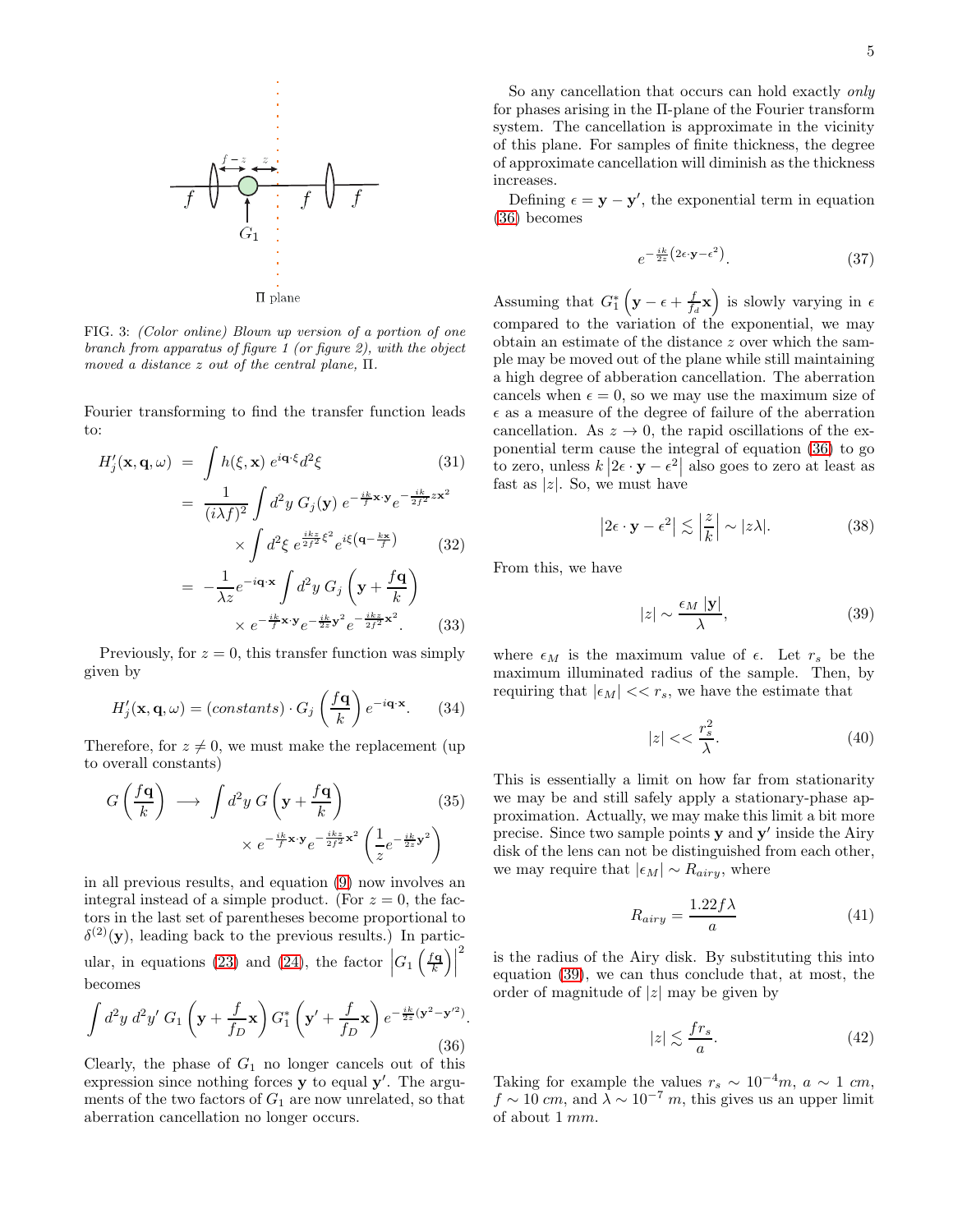## C. Comparison with Dispersion Cancellation

The idea of aberration cancellation via entangledphoton interferometry arose in analogy to the similar dispersion cancellation effect [\[6](#page-7-5)], [\[7](#page-7-6)]. It is known that even-order and odd-order dispersion effects may be separated so that either even-order terms or odd-order terms may be cancelled [\[12](#page-7-11)], but that it is impossible to simultaneously cancel both sets of terms together. Thus, it is a surprise that in the case of aberrations such a simultaneous cancellation should be possible.

The fact that aberration cancellation only occurs in a single plane sheds some light on the difference between aberration cancellation and dispersion cancellation. Aberrations are caused by phase differences between different points in a plane transverse to the propagation direction of the light, while dispersion comes about as a result of phase differences accumulating along the propagation direction. We have managed to cancel all orders of aberration produced by a single transverse plane. But since dispersive effects accumulate longitudinally, we cannot arrange their cancellation in all of the infinite number of transverse planes the photon travels through; thus, although even-order and odd-order dispersion may each occur separately, simultaneous all-order dispersion cancellation will not occur.

A more physical explanation can be given for the inability in principle to cancel all orders of dispersion. Suppose that the index of refraction is expanded about some frequency  $\omega_0$ ,

$$
n(\omega) = n_0 + n_1(\omega - \omega_0) + n_2(\omega - \omega_0)^2 + \dots \qquad (43)
$$

The phase and group velocities are

$$
v_p = \frac{c}{n(\omega)}
$$
\n
$$
v_g = \left(\frac{dk}{d\omega}\right)^{-1} = c\left[n(\omega) + \omega\frac{dn(\omega)}{d\omega}\right]^{-1}
$$
\n
$$
= c\left[n_0 + 2n_1(\omega - \omega_0) + 3n_2(\omega - \omega_0)^2 + \dots\right]^{-1}\tag{45}
$$

If both the odd-order and even-order dispersion coefficients vanish simultaneously (including the zeroth-order term), then  $n(\omega)$  and  $\frac{dn}{d\omega}$  both vanish. In consequence, the phase and group velocities both diverge. This is in contradiction to special relativity, which requires a finite group velocity. In contrast, no similar obstacle exists to prevent the spatially distributed phase shift  $\phi(\mathbf{x})$  from vanishing, so there is no fundamental principle preventing all-order aberration cancellation.

One further point to note is that the dispersive and aberrative cases considered here are not entirely analogous, in the sense that one is not simply obtained from the other by interchanging time and space. In the aberration case, the phase is a function of the transverse position x in the physical coordinate space. In contrast, for the dispersive case the phase is due to a frequencydependent index of refraction; i.e. the source of the effect

is in the Fourier transform space, not in the (temporal) coordinate space. However, in both cases the cancellation occurs in the Fourier space. Thus, for aberration cancellation an optical Fourier transform system is required to move from the coordinate space (where the source of aberration is) to the Fourier space (where the cancellation occurs). For the dispersive case, the source of the dispersion already operates in the Fourier space so it is not necessary to introduce an extra Fourier transform via the optical system.

## III. PHYSICAL INTERPRETATION

We now wish to develop a better understanding of how aberration cancellation occurs in the polarization-based coincidence interferometer that we are using to illustrate this effect.

Let  $\mathbf q$  and  $\mathbf q'$  be the ingoing and outgoing momenta in the upper branch at the beam splitter. The ingoing and outgoing momenta for the lower branch will be −q and −q ′ , as in figures 4 and 5 below.

Note first of all that the coincidence detection amplitude in transverse momentum space may be written in the form  $A(\mathbf{q}) = A_r(\mathbf{q}) + A_t(\mathbf{q})$ , where  $A_t$  represents the amplitude for both photons to be transmitted at the beam splitter and  $A_r$  is the amplitude for both to be reflected. The counting rate involves the integrated and squared amplitude; if the momenta  $q$  and  $q'$  were independent variables, we could write this as

$$
\left| \int A(\mathbf{q}) d^2 q \right|^2 = \int A(\mathbf{q}) A^*(\mathbf{q}') d^2 q d^2 q', \qquad (46)
$$

which has terms  $A_r(\mathbf{q})A_t(\mathbf{q}')^* + A_t(\mathbf{q})A_r^*(\mathbf{q}')$  involving interference between reflection and transmission (see figure 4), as well as non-interference terms  $A_r(\mathbf{q})A_r(\mathbf{q}')^*$  +  $A_t(\mathbf{q})A_t^*(\mathbf{q}')$  (figure 5). However, **q** and **q'** are not independent variables; momentum conservation and the fact that the photons are produced from downconversion together force the requirement  $\mathbf{q}' = \pm \mathbf{q}$ . These constraints are explicitly enforced in the current context by the factors of  $\tilde{P}_j$  in equations [\(17\)](#page-2-0) and [\(18\)](#page-2-0), which become delta functions in the large aperture limit. The delta functions sew together the amplitudes  $A_r$  and  $A_t$  as shown in the figures.

Suppose again that  $G_j(\mathbf{x}) = t_j(\mathbf{x})e^{i\phi_j(\mathbf{x})}$ . Since we are unconcerned with effects related to amplitude modulation we henceforth set  $t_i(\mathbf{x}) = 1$ . Examining equations [\(17\)](#page-2-0) and [\(18\)](#page-2-0), we then note that even-order and oddorder aberration cancellation arise from different sources. Even-order cancellation arises from the combination of the following ingredients:

A1. The Fourier transforming property of the lens in the focal plane. This converts the transverse momentum entanglement into spatial entanglement in the Π-plane.

A2. The condition  $\mathbf{q} = -\mathbf{q}'$  satisfied by the nonbackground half of the terms (those that comprise  $W$ ).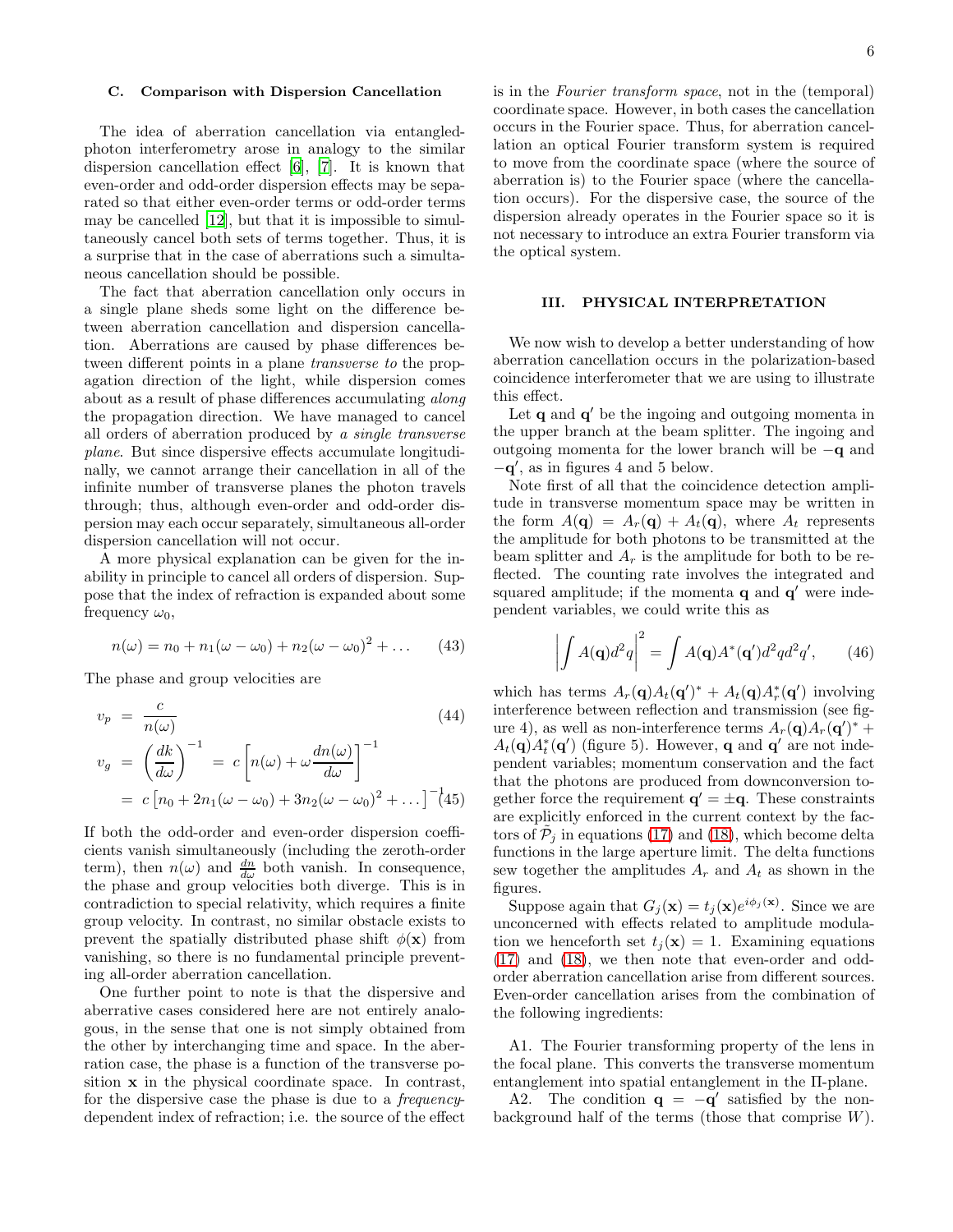

FIG. 4: (Color online) Schematic representation of interference terms. In the squared amplitude  $\int dq \ dq' A(q) A^*(q')$ , the part of the amplitude in which both photons undergo reflection at the beam splitter  $(A_r)$  interferes with the portion in which both photons are transmitted at the beam splitter  $(A_t)$ . For these terms,  $q = -q'$ , due to the delta function that connects the amplitudes.



FIG. 5: (Color online) Schematic representation of noninterference terms. In the top part of the figure the transmission portion of the amplitude  $A_t$  interacts only with itself, while in the bottom part the same is true of the reflection amplitude  $A_r$ . For these terms,  $q = q'$ 

These terms arise from the interference part of the squared amplitude, as in figure 4.

A3. The  $G_j\left(\frac{f\mathbf{q}}{k}\right)G_j^*\left(\frac{f\mathbf{q}'}{k}\right)$  $\left(\frac{\mathbf{q}'}{k}\right)$  structure that arises from taking the absolute square of the amplitude to find counting rates in quantum mechanics  $(j = 1, 2)$ . Combined with the momentum constraint of A2, this becomes  $G_j\left(\frac{f\mathbf{q}}{k}\right)G_j^*\left(-\frac{f\mathbf{q}}{k}\right)=e^{i[\phi_j(\mathbf{q})-\phi_j(-\mathbf{q})]}.$ 

In contrast, odd-order cancellation occurs when the following combination of ingredients is present:

B1. The Fourier transforming action of the lens, as in A1.

B2. For every photon of transverse momentum q there is a photon of −q present due to downconversion.

B3.  $G_1 = G_2$ , so that the product  $G_1\left(\frac{fq}{k}\right)G_2\left(-\frac{fq}{k}\right)$ 

becomes  $G_1\left(\frac{f\mathbf{q}}{k}\right)G_1\left(-\frac{f\mathbf{q}}{k}\right) = e^{i[\phi_1(\mathbf{q})+\phi_1(-\mathbf{q})]}$ . (Note that the cancellation is taking place between different terms of equation [\(20\)](#page-2-1) than were involved in the cancellation of A3.)

In order to have all-order cancellation, there are two possibilities. Either both of the above sets of conditions may be satisfied simultaneously, or else a third set of conditions may be satisfied:

C1. Same as A1 and B1.

C2. The condition  $\mathbf{q} = \mathbf{q}'$  must be satisfied, as in the background term  $R_0$ . This occurs in the noninterference terms of figure 5.

C3. Similar to A3, the  $G_j\left(\frac{f\mathbf{q}}{k}\right)G_j^*\left(\frac{f\mathbf{q}'}{k}\right)$  $\left(\frac{\mathbf{q}'}{k}\right)$  structure arises from the quantum mechanical absolute squaring of the amplitude. But now, coupled with C2, we have  $G_j\left(\frac{f\mathbf{q}}{k}\right)G_j^*\left(\frac{f\mathbf{q}}{k}\right)=e^{i[\phi_j(\mathbf{q})-\phi_j(\mathbf{q})]}=1$ , giving cancellation of all orders.

In A3 and C3 the phase from a single arm of the interferometer cancels with itself, whereas B3 is a cancellation between the two different (but identical in this case) arms. Cases A and B both involve interference between the amplitudes  $A_r$  and  $A_t$  (shown schematically in figure 4), while case C comes from the non-interference terms of figure 5, and so will occur even if only one of the two amplitudes  $A_r$  and  $A_t$  is present.

#### IV. CONCLUSIONS

To summarize the main results of this paper, for the apparatus of figure 1 we have found that:

• Even-order aberrations induced by the samples  $G_1$ and  $G_2$  cancel.

• If the two beams overlap so that  $G_1 = G_2$ , then all orders of aberration cancel.

• These cancellations only occur if  $G_1$  and  $G_2$  are confined to the  $z = 0$  plane.

These results open up the possibility of using quantum interferometry to eliminate the effects of sample-induced aberration in experiments using temporal correlationbased methods such as dynamical light scattering or fluorescence correlation spectroscopy.

Through the continued study of aberrationcancellation and dispersion-cancellation, it is hoped that a better understanding of the effects of objects or materials placed in an optical system, and better methods of controlling those effects, will gradually emerge. The results reported here are one more step along that path.

The effects described in this paper make essential use of the spatial entanglement (or equivalently the transverse momentum entanglement) between the photons in the downconversion pair. In contrast, the frequency entanglement played no essential role. Similarly, the anticorrelation of the polarizations was used primarily to con